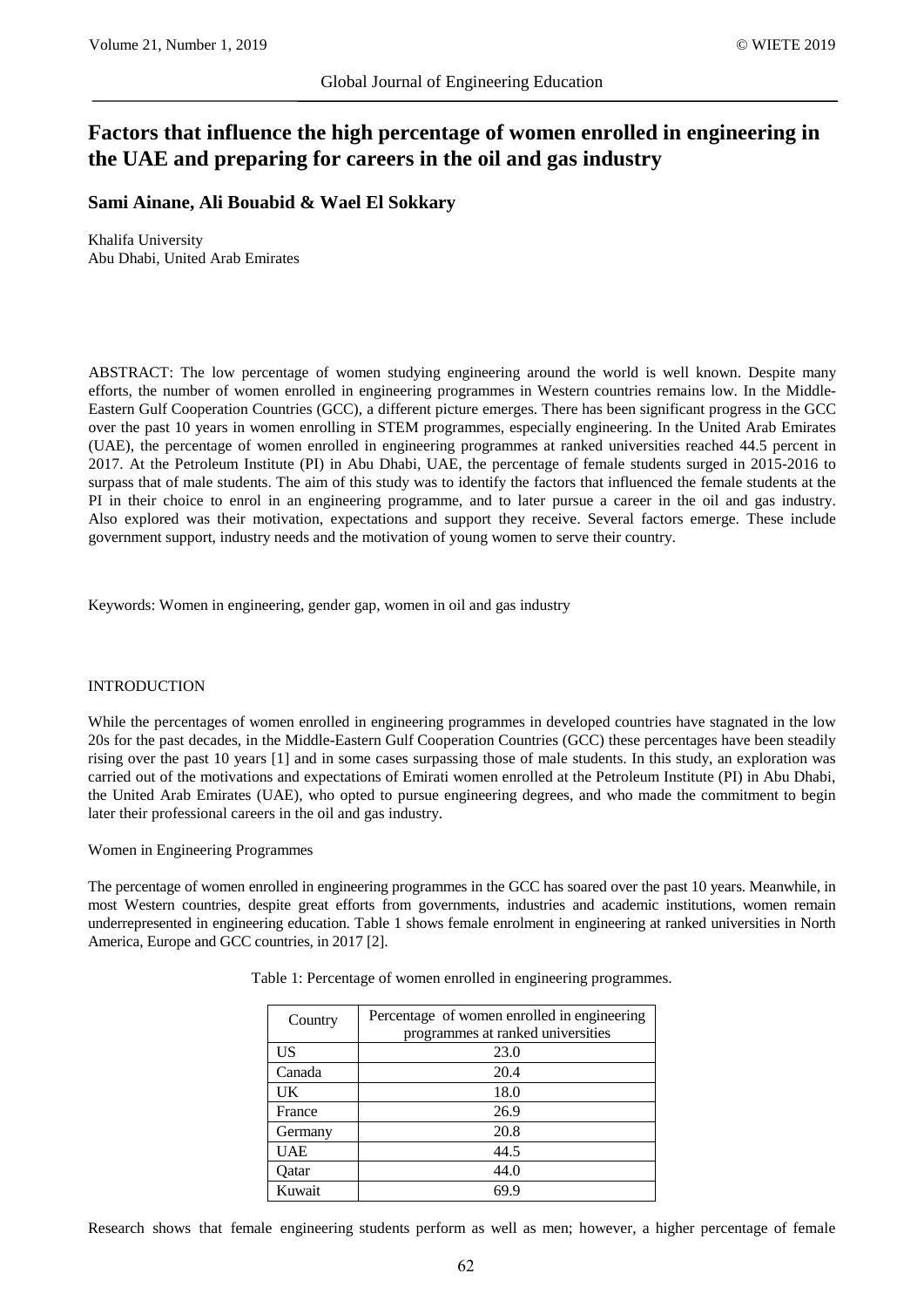students drop out of engineering and change majors than male students. The most commonly cited reason is that they believe they do not have the skills or they do not fit into engineering [3].

Women in Science Technology Engineering Mathematics (STEM) in the UAE

The UAE Vision 2021 calls for a strategy based on knowledge, innovation, research, science and technology. The large investments made by the government in renewable energy, high-tech manufacturing, biotechnology, pharmaceuticals, telecommunications equipment and aerospace will make the need for engineers and scientists soar in the next few years. The Abu Dhabi National Oil Company (ADNOC) plans to increase its oil output, requiring the recruitment of a large number of engineers every year. More than 95% of Emirati women who graduate from high school enrol in a higher education institution, as compared to 80% of males. Women perform even better than their male counterparts academically and are making strides in majors previously considered male-dominated; 46% of the country's graduates in STEM subjects are women. With a population of one million citizens and with women making up 71.6% of students in public universities and 50.1% in private ones, it is inconceivable that the ambitious goals the UAE set for itself could not be reached without their active involvement.

#### The Petroleum Institute (PI)

The PI is a research university sponsored by the ADNOC and its international partners (BP, Shell, Total and the Japan Oil Development Company). The PI offers BS, MS and PhD degrees in chemical engineering, electrical engineering, mechanical engineering, petroleum engineering and petroleum geosciences. Initially, the PI enrolled only male students and admitted its first cohort in autumn 2001. In 2006, the PI launched a female campus, and 104 female students joined the Institute. In 2016, 1,547 undergraduate and 650 graduate students were enrolled at the PI. All undergraduate students have signed an agreement to work for one of the companies of the ADNOC group for as long as they have attended and completed their degree at the PI.

At present, most of the 1,573 PI graduates are employed by the ADNOC group. Between 2006 and 2009, the number of female students rose steadily to reach a plateau of approximately 35% of the total undergraduate population. During this period, there was no housing available for female students on the PI campus, limiting access to students from the city of Abu Dhabi. Soon after dormitories for female students became available; in 2014, the numbers soared to eventually surpass those of male students, as illustrated in Figure 1.



Figure 1: Percentage of female students enrolled at the Petroleum Institute.

At the PI, the percentage of women in engineering is higher than 60 percent; the class of 2020 will have 63% female students. Harsh working conditions, a less than convenient work schedule, living arrangements and family obligations make the oil and gas industry one of the least attractive industries for women. They account for less than 8% of the global workforce in the oil and gas industry [4].



Figure 2: PI undergraduate female students by major.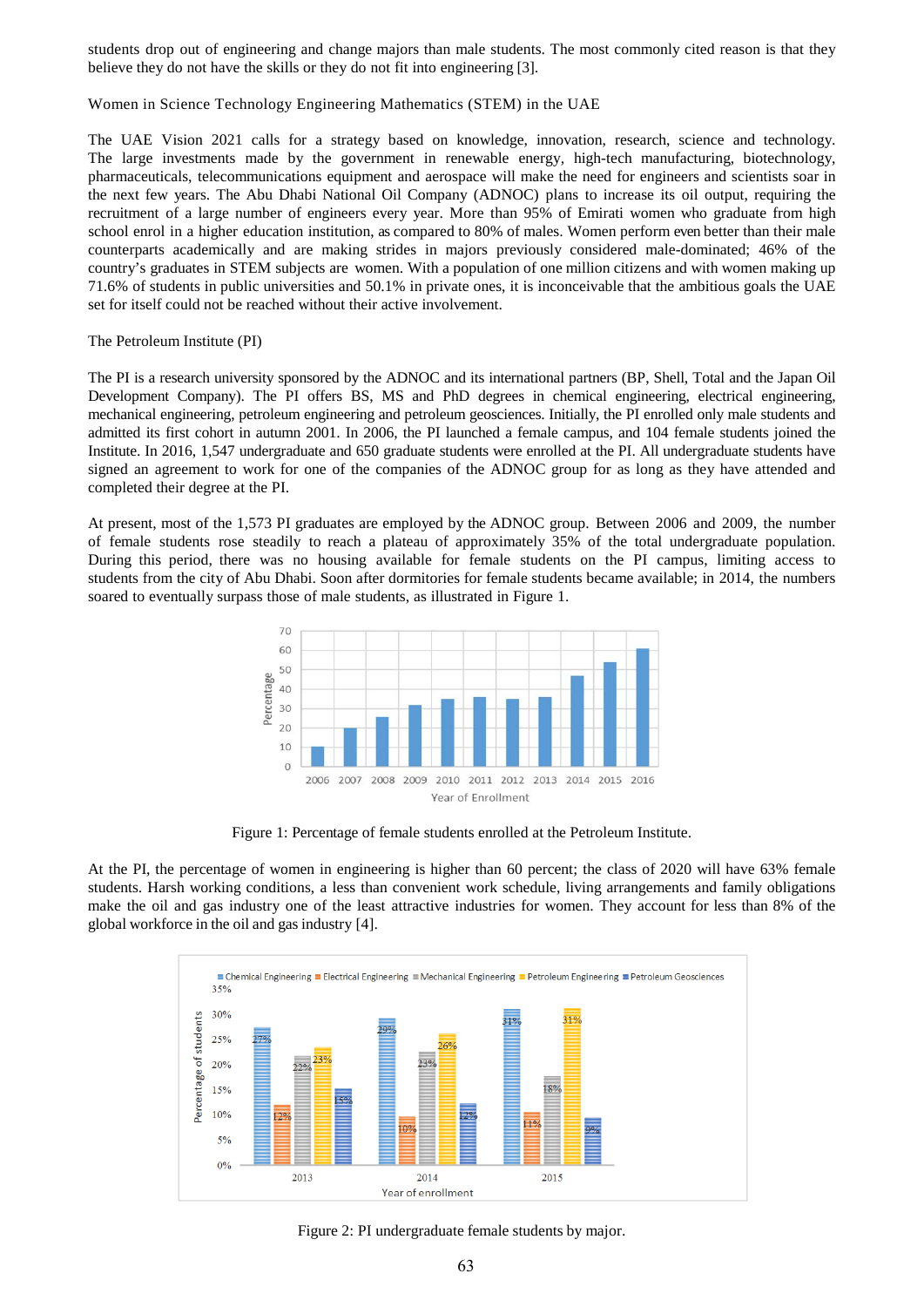A lower percentage occupy engineering positions and only 11% of board positions in the top 100 oil and gas companies are occupied by women [5]. Despite this, Figure 2 shows that the largest increases in female student enrolment at the PI occurred in the Departments of Chemical and Petroleum Engineering; a clear indication of the commitment of these students to the oil and gas industry.

Furthermore, the female students' academic performance measured by the grade point average (GPA) at graduation was very similar to that of the male students, as illustrated in Figure 3.



Figure 3: PI students GPA at graduation.

# CONTRIBUTING FACTORS

A study conducted at the University of Massachusetts, Amherst, identified five factors that motivated women to pursue a degree in engineering [6]. These included internal factors, such as strong mathematics and science self-efficacy, and external factors, such as encouragement from family members and friends. In another study, women cited *doing something to contribute to society* as one of the main reasons they chose engineering as a major, while men cited *the prospect of earning a high income* as the main reason [7].

The aim of this study was to identify the factors that influenced the female students at the PI in their choice to enrol in an engineering programme, and to later pursue a career in the oil and gas industry. In an effort to better understand the female students' perceptions, motivation and expectations in studying engineering, and later pursuing a career in the oil and gas industry, a survey was conducted.

# Methodology

A survey titled *Interest in engineering* was conducted to gather information related to the students' beliefs about their career choice, as well as to collect background information. The survey was formatted mostly as a multiple choice bubble sheet that can be read and further analysed by a special computer program utilising optical mark reader technology (Remark Office OMR). Further analysis of the results was done using Microsoft Excel statistical analysis functions to find correlations among the sample groups and the questionnaire items.

Section A of the survey covered basic demographic data related to age, gender, nationality, high school, current academic level, engineering major and current GPA. Section B was labelled *Career choices* and included multiple choice questions covering why they chose to enrol at the PI, and pursue a career in the oil and gas industry; where they would be interested in working; who encouraged them; and if there are any engineers in the family. The last section of the survey was titled *Beliefs about Engineering* and was basically a five-point Likert questionnaire ranging from *strongly agree* to *strongly disagree* with 10 statements.

The section collected data to show whether the participants agree or disagree that they want to be engineers and that their families want them to be engineers. It also checked their agreement levels with the notions that the PI will prepare them well for their career, that the oil and gas industry offers the same opportunities for female employees as it does for male employees, that women can reach top management positions within the oil and gas industry, and that they will be able to raise a family and pursue a successful career in the oil and gas industry at the same time. The section also gathered data to see if they felt supported by their families, instructional teams and friends to pursue a career in the oil and gas industry, and if they were planning on pursuing a graduate degree afterwards.

# Demographic Data

The number of PI students who participated by filling out the survey was 106, where 35% of the participants were male students, and 65% were female students. The majority of the sample (almost 90%) were UAE nationals. These students were all enrolled in the four freshman or sophomore courses offered by the General Studies Department. These courses cover the following topics: introduction to engineering, introduction to engineering in the petroleum industry, engineering design 1 and engineering design 2. About 60% of the participants were sophomore (second year) students aged between 19 and 20 years. Finally, only 11% of the participants reported a GPA of 2.0 or less.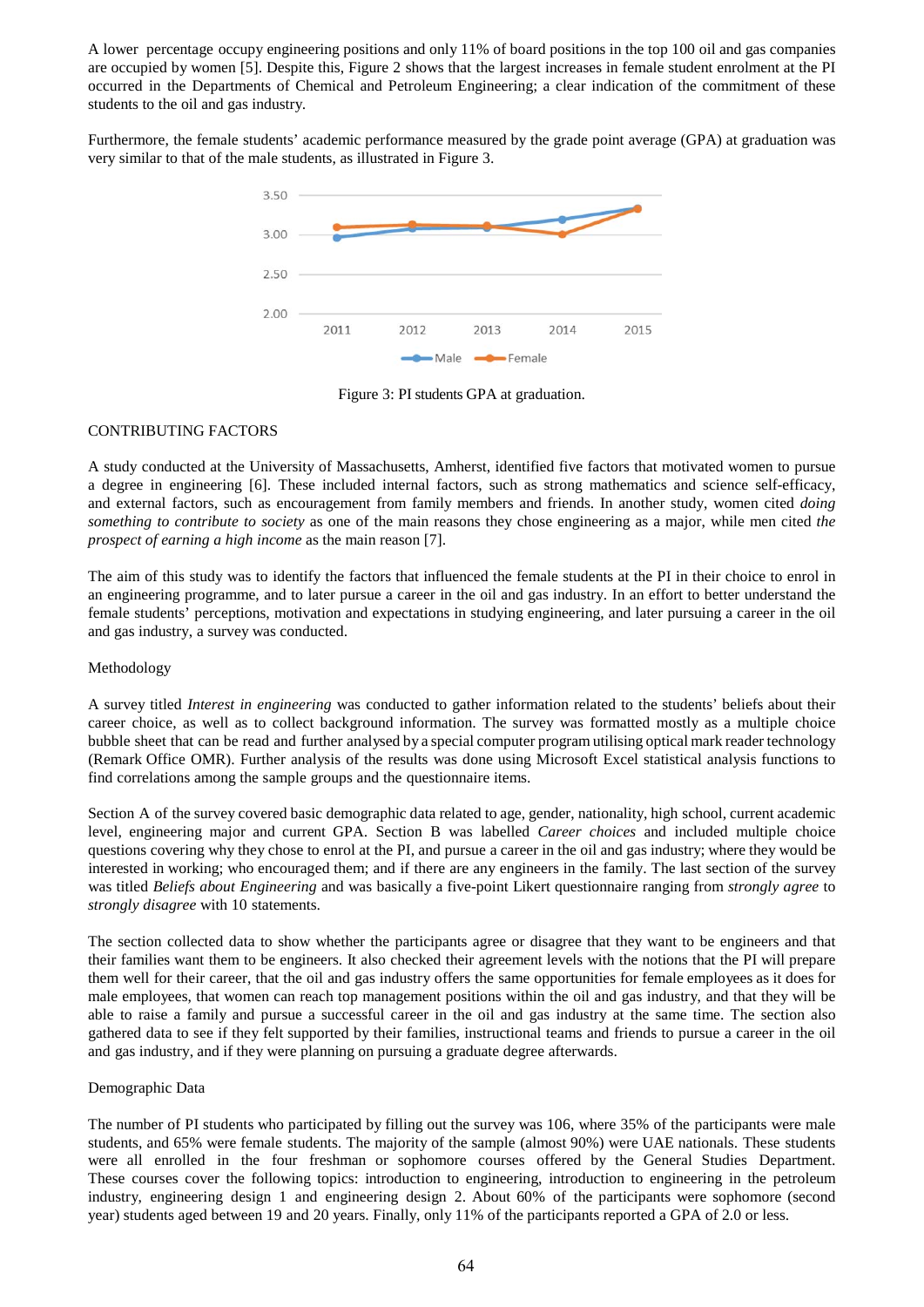#### RESULTS AND DISCUSSION

Both male and female responses were analysed and significant differences found, but the main emphasis in this study was on the responses provided by the female students. The survey results shed some light on three main points. These cover the reasons why they joined the PI, the location where they prefer to work and their perception of whether women receive equal opportunities in the field.

#### Career Choices

In the section of the survey called *Career choices*, 37% of the female sample indicated they chose to enrol at the PI, because of their interest in science and engineering, followed by 31% seeking a promising career with Abu Dhabi National Oil Company. Family encouragement came next at 21% of their responses. Male students showed a similar pattern. In Table 2 is a summary of the finding related to the question *Why I chose to enrol at the PI?*

| Question: I chose to enrol at the PI because | Female | Male |
|----------------------------------------------|--------|------|
| My family encouraged me to                   | 21%    | 29%  |
| My interest in science and engineering       | 37%    | 30%  |
| A promising career with the ADNOC group      | 31%    | 32%  |
| Do not know                                  | 6%     | 5%   |
| Other                                        | 5%     | 4%   |

Table 2: Percentage of women enrolled in engineering programmes at ranked universities.

The next item gathered data about the people who encourage the participants to seek a career in engineering when they are not sure about their career choice. Parents were reported to provide the most encouragement, as they were mentioned 75% of the time. The last item in this section checked whether there were any engineers in the family. None of the participants' mothers are engineers, while 20% listed the father as an engineer. Other male family members were 58%, while other female members were 33%; and 9% declared there were no engineers in their families.

#### Reason for Joining the Oil and Gas Industry

The next item posed a question regarding the reason for joining the oil and gas industry, and the choices provided were: high salaries; social status; the opportunity to serve my country; or other reasons. The top reason for female students was *serving my country*, as reported by almost half of the female respondents. It was followed by *high salaries* and *social status*. By contrast, the male students reported *high salaries* as the top reason, while *serving my country* was reported by only 24% of the males compared to double that percentage reported by their female counterparts.

The correlation between the two group responses regarding the reasons for joining the oil and gas industry showed the weakest among all survey items standing at 0.82, which is still a positive correlation. Presented in Figure 4 is the finding to the question: *Reason for joining the oil and gas industry* and the difference between male students' and female students' responses.





The findings here match those in the study carried out by The Economist magazine, where data suggested that women are driven more by an aspiration to be of service to the greater good, and seek opportunities to help their society [7]. More than four-fifths of female respondents chose to study a STEM-related subject, because they wanted to give back to the UAE, while almost two-thirds felt that society respects people who work in a science-related field, such as an engineer. They state that Emiratis are highly patriotic and understand their country's development depends on their acquisition of relevant skills. Additionally, a study concluded that high income is a key attraction, as over four-fifths of their respondents believed that studying STEM will secure high salaries [7]. The findings are, therefore, consistent with prior research.

# Location Where they Prefer to Work

Respondents were then asked about the location where they prefer to work. The three options provided were: in an office; in the field; or no preference. The results showed that 36% of the female respondents indicated they prefer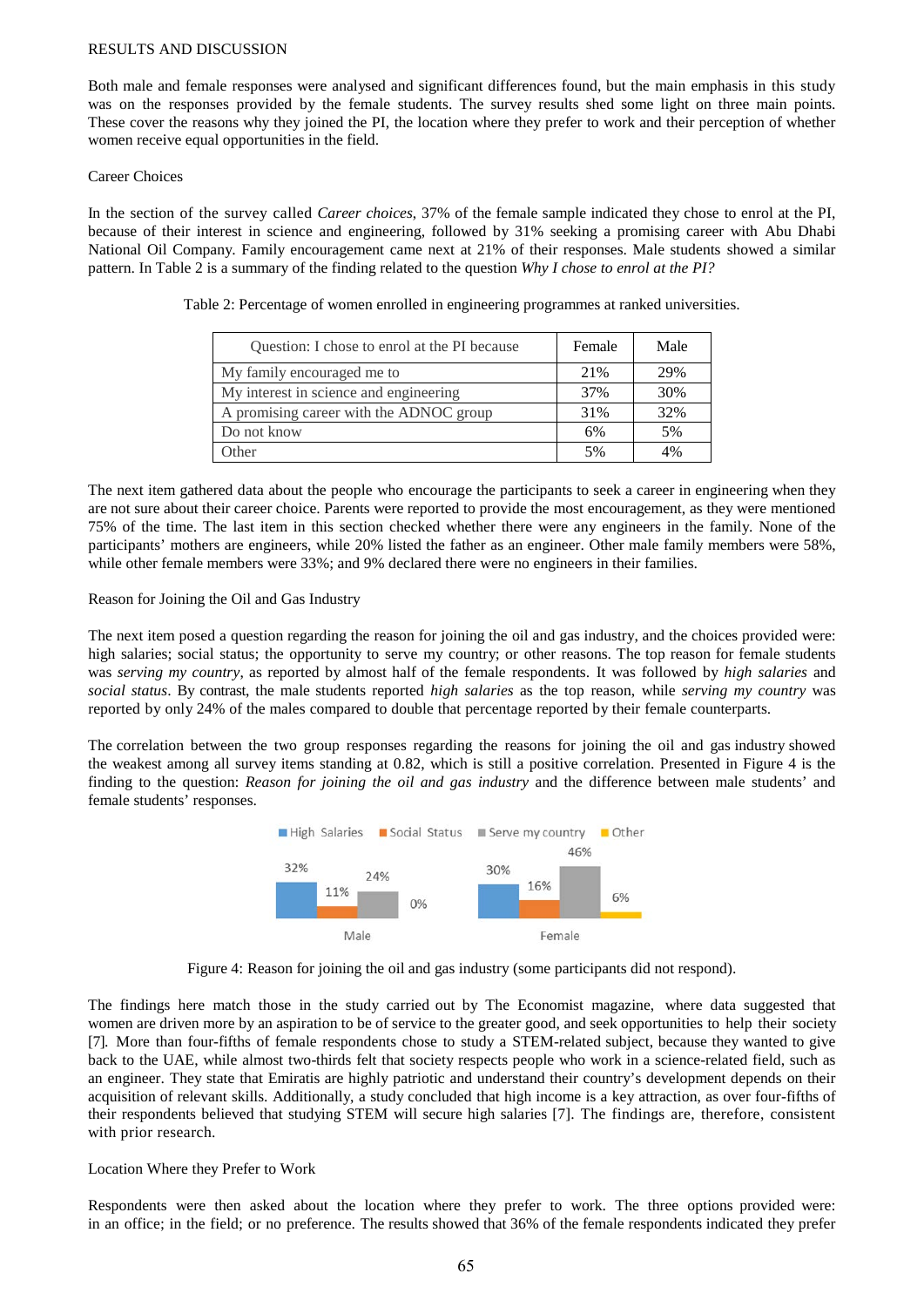the field jobs, while only 22% of the male students opted for the field. Shown in Figure 5 are the findings in the *Work location* question of the survey.



Figure 5: Work location preference.

The female responses were not as expected. This is based on the general public perception that a job in the oil field in such a hot climate is not as attractive as an office job. Additionally, most of the country's industrial facilities are far outside the cities and female engineers are usually compelled to drive back and forth from the worksite because proper facilities for women to stay overnight are lacking. This sometimes leads to female engineers getting much less onsite experience than their male colleagues. When women engineers arrive in the field, they can face other difficulties, such as the lack of adequate safety gear for women onsite. Despite all of this, the results showed that 36% of the female respondents indicated they prefer field jobs, while only 22% of the male students opted for this. This seems consistent with other studies that state Emirati women are driven by a desire to give back to their country [8].

# Beliefs about Engineering

The final section of the survey was titled *Beliefs about engineering* and a five-point Likert scale questionnaire was adopted, with ten statements ranging from *strongly agree* to *strongly disagree,* regarding their beliefs. Participants mostly agreed with all 10 statements, with the exception of the following: *I believe that the oil and gas industry offers the same opportunities for female employees as for male employees.* Only 50% of the participants agreed with this statement, while the rest either disagreed or selected *neutral* as their response. This statement received the highest disagreement level among all questionnaire items. The other statements received a disagreement level of 0% to 3%, while the statement about equal opportunities for female employees in the oil and gas industry received 14% disagreement. The statements concerning *Beliefs about engineering* and the results of the questionnaire are shown in Table 3.

| <b>Statement</b>                                                                                                          | Strongly<br>agree $(\%)$ | Agree<br>(% ) | Neutral<br>(% ) | Disagree<br>(% ) | Strongly<br>disagree $(\% )$ | N <sub>o</sub><br>response<br>(%) |
|---------------------------------------------------------------------------------------------------------------------------|--------------------------|---------------|-----------------|------------------|------------------------------|-----------------------------------|
| I want to be an engineer.                                                                                                 | 67                       | 17            | $\tau$          | 1                | $\theta$                     | 8                                 |
| My family wants me to be an<br>engineer.                                                                                  | 29                       | 41            | 19              | $\Omega$         | $\Omega$                     | 11                                |
| I believe that the PI will prepare me<br>well for my career.                                                              | 55                       | 30            | 2               | 3                | $\Omega$                     | 10                                |
| I believe that the oil and gas industry<br>offers the same opportunities for<br>female as for male employees.             | 20                       | 30            | 23              | 14               | $\Omega$                     | 13                                |
| I believe that women can reach top<br>management positions within the oil<br>and gas industry.                            | 54                       | 19            | 12              | 3                | 1                            | 11                                |
| I believe that I will be able to raise a<br>family and pursue a successful career<br>in the oil and gas at the same time. | 43                       | 26            | 14              | $\Omega$         | 1                            | 16                                |
| I plan on pursuing a graduate degree<br>after graduation from the PI.                                                     | 41                       | 35            | 9               | $\mathbf{1}$     | $\Omega$                     | 14                                |
| I feel supported by my family to<br>pursue a career in the oil and gas<br><i>industry.</i>                                | 42                       | 25            | 13              | $\Omega$         | $\Omega$                     | 20                                |

#### Table 3: Beliefs about engineering.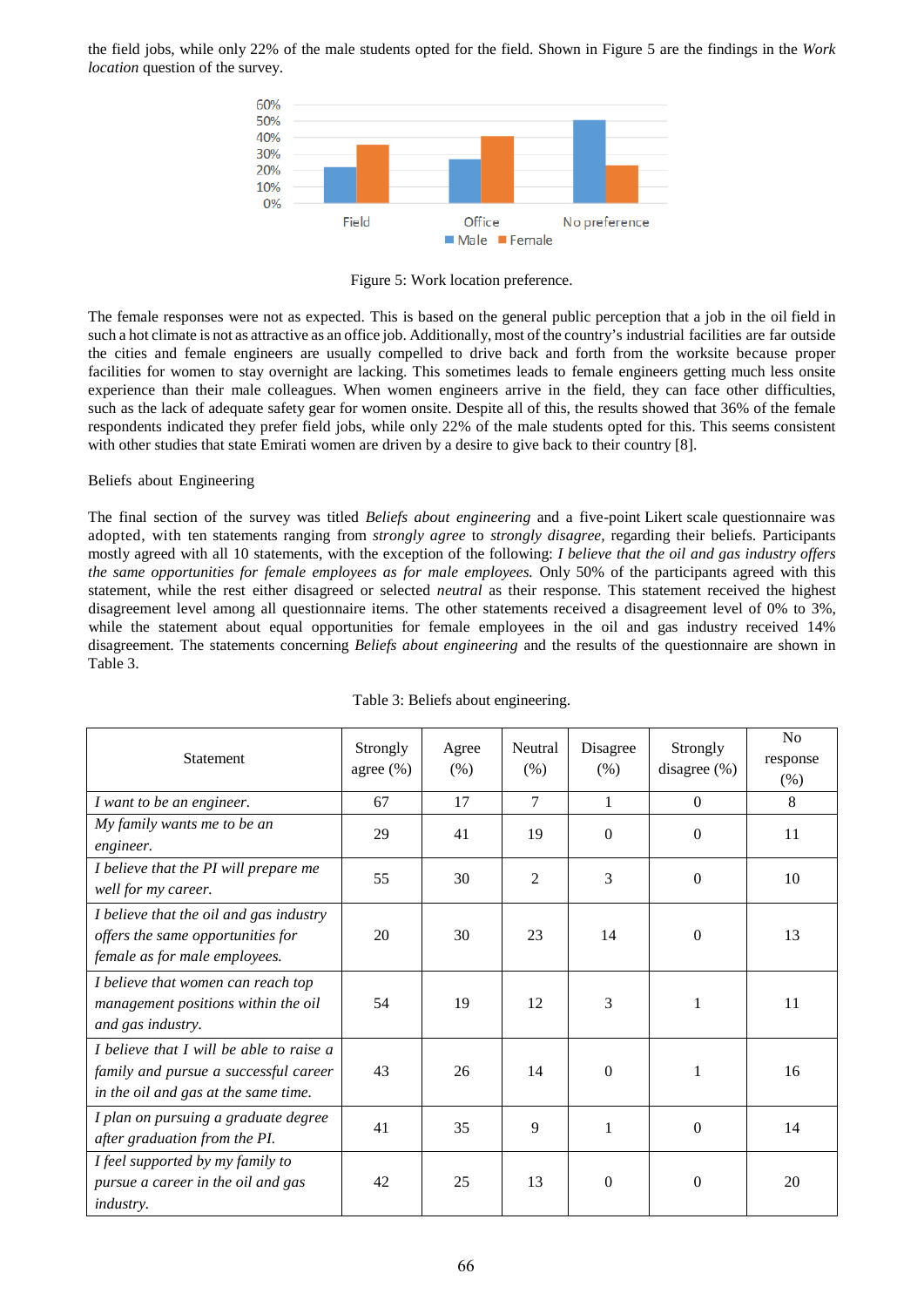| I feel supported by my friends to<br>pursue a career in the oil and gas<br><i>industry.</i>           | 39 | 36 |    |  | 10 |
|-------------------------------------------------------------------------------------------------------|----|----|----|--|----|
| I feel supported by the faculty/staff at<br>the PI to pursue a career in the oil<br>and gas industry. | 32 | 42 | 10 |  | 16 |

Figure 6 shows responses to the survey statement: I believe that the oil and gas industry offers the same opportunities for female employees as for male employees. It shows similar disagreement regarding equal opportunities from both male and female respondents.



Figure 6: Perception of equal opportunities by gender.

The other statements received a disagreement level of 0% to 3%, while the statement about equal opportunities for female employees in the oil and gas industry received 14% disagreement. This finding matches the study carried out by The Economist magazine, where about 66% of their participants saw cultural issues as an obstacle to women in science and engineering [8].

More than two-thirds of respondents with work experience in science and engineering felt that engineering-related fields are a better fit for men. More than two-fifths of their participants identified gender as being an obstacle [8]. This consistency is a reason to believe that the general perception is that there is still room for improvement when it comes to providing equal opportunities in the field of oil and gas industry.

# CONCLUSIONS

Despite the low percentages of women studying engineering around the world, the Middle-Eastern GCC countries in general and the United Arab Emirates in particular, reveal a totally different picture. There has been a substantial increase in the number of women enrolling in STEM programmes, particularly engineering. This is not unique to the UAE. According to International Gas Union (IGU-UNESCO), women make up about 60% of the engineering students at universities in the Gulf region [9]. This study has shown there are several factors contributing to the current increase in the percentage of women in engineering in the UAE. It is evidently a combination of factors, such as the vision of the government and the motivation of the young women to serve their community, and make their families proud.

The case presented in this paper deals mainly with one university, but it is not unique. Other publications seem to support the findings of this case study [8]. The female students' performance, motivation, expectations, and career choices seem to be quite similar throughout the GCC region. The findings shed some light on the reasons why so many of them choose to pursue a career in the oil and gas industry. A major outcome of this surge of enrolment coupled with the motivation and drive of the participants is that women will certainly reach top management positions within the oil and gas industry in the region.

# **REFERENCES**

- 1. Imran, A., Nasor, M. and Hayati, F., *Do Women Pursue Programs in Engineering? A Case Study from the United Arab Emirates*. Interactive Collaborative Learning (ICL) (2014).
- 2. *Times Higher Education*, 23 May (2018).
- 3. Tietjen, J.S., Why so few women, still? *IEEE Spectrum*, 41, **10**, 57-58 (2004).
- 4. Price, S., This Industry has Fewer Women than Tech. Fortune.com (2015).
- 5. PricewaterhouseCoopers. Building Talent for the Top: a study of Women on Boards in the Oil and Gas Industry (2013).
- 6. Smith, A., They chose to Major in Engineering: a Study of Why Women Enter and Persist in Undergraduate University of Massachusetts Amherst, ScholarWorks@UMass Amherst (2012).
- 7. Hawks, B.K. and Spade, J.Z., Women and men engineering students: anticipation of family and work roles. *J. of Engng. Educ.*, 87, **3**, 249-256 (2013).
- 8. The Economist Intelligence Unit (2014). UAE Economic Vision: Women in Science and Engineering, Advanced Technology Investment Company, Abu Dhabi, United Arab Emirates (2014).
- 9. IGU/UNESCO. Roundtable on Women in Engineering Concept Paper (2012).